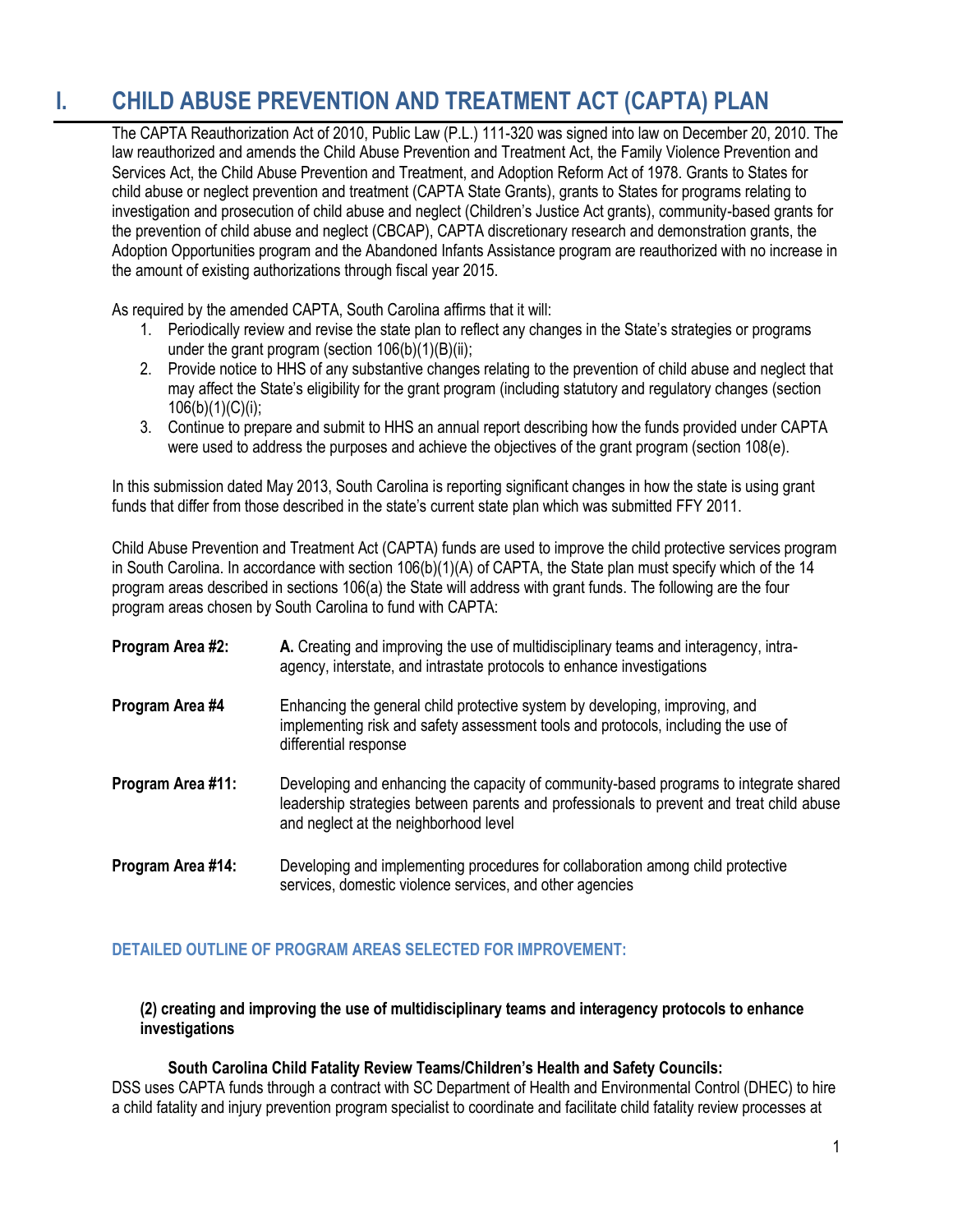the state and local levels through an established State Child Fatality Advisory Committee (SCFAC). The purpose of the SCFAC is to decrease child deaths in South Carolina. The goal is to use a multidisciplinary approach to investigate the causes of death of children from birth to 18 years old to gain a better understanding of the circumstances surrounding each death. Recognizing risk factors for child death will enable the better use of existing resources and the creation of new practices to protect our children in South Carolina.

DSS has collaborated with DHEC and the State Law Enforcement Division (SLED) for a number of years to support local child death and near death review teams through the specialist located at the (DHEC). The specialist has direct responsibility for working with existing local review teams and developing new local child fatality review teams building on the initiative originally developed through a collaborative effort of the SCDSS, SLED, and DHEC. Defined objectives of the local councils are to form Multidisciplinary teams and develop interagency protocols to examine the circumstances around child deaths and near deaths for the purpose of improving existing local services, improving coordination with local law enforcement and CPS investigations, developing new services, and implementing public awareness measures that are designed to increase the counties' capacity to protect children. The efforts of the local teams are expected to enhance law enforcement and child protection investigations of child deaths. SCDSS completes an internal review on every case in which a child dies while either in foster care, receiving inhome treatment services or an active investigation. The purpose of the agency's internal review is to assess quality of casework in an effort to change practice and policy, when needed, to prevent future such deaths and to ensure workers have adequate training to investigate child abuse and to provide safety services once abuse is identified.

Local child fatality and near fatality review teams were established through a collaborative effort of the State Law Enforcement Division (SLED), the South Carolina Department of Social Services, Department of Disabilities and Special Needs and the Department of Health and Environmental Control (DHEC). The State Child Fatality Advisory Committee has statewide impact, serving all citizens of South Carolina. The Child Death Review coordinator, a position funded by CAPTA, reports that currently there are local child death review teams in 11 of the 46 South Carolina counties. There are ten Children's Health and Safety Councils and one child death review team associated with the Safe Kids county organization. Local child death reviews take place in Richland, Charleston, Greenville, Greenwood, Dillon, Horry, Lancaster, Kershaw, Marion, York, and Hampton counties.

The State Child Fatality Committee meets six times per year to review all children's deaths that were not the result of natural causes. The State Fatality Committee reviewed 152 children's deaths in FY 2011 and 84 children's deaths in the first half of FY 2012. In FY 2012, there were 78 children who died due to unsafe sleep issues, 12 suicide deaths and six child deaths due to child abuse and neglect (CAN). From October 1, 2011 to March 31, 2012, there were 36 unsafe sleep fatalities, 6 suicides and three child deaths due to CAN. Unsafe sleep seems to be on the rise, and educational efforts will need to be added to public awareness to improve parents' understanding of such practices.

SCDSS reviews all cases where the child or family may have been known to the agency prior to and since the child's death and participates in the state review. The review also determines if practice needs to be enhanced or changed as a result of the lessons learned from the child's death.

A summary review is completed when a child in the custody of DSS or in an open treatment case dies of medical reasons. A full review is conducted when the child's death is believed to be a result of child abuse or neglect. Both are completed by the Office of General Counsel and the Division of Investigation. Each review evaluates the circumstances surrounding the child's death and evaluates if any actions could have been taken differently by the agency to prevent the child's death or serious injury.

The State does contract with Department of Health and Environmental Control (DHEC) to complete a report of child deaths based upon death certificates and cause of death. This report is currently late, and steps have been taken to address the contract compliance with DHEC. DHEC has informed SCDSS that the committee is meeting mid June 2013 to finalize the report. SCDSS anticipates receiving a final report by July 15, 2013.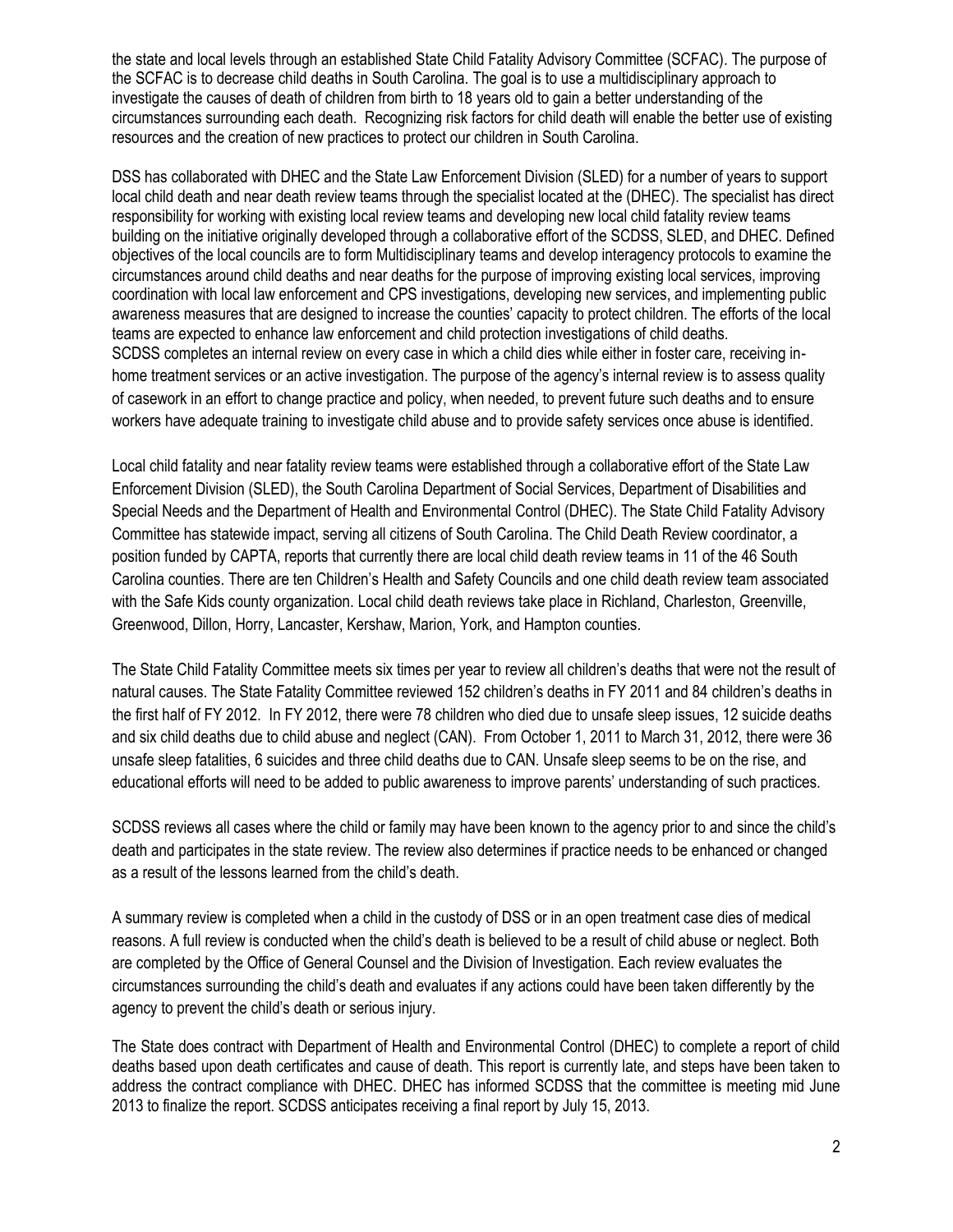The following needs and core recommendations have been identified by SCDSS, SCDHEC and SCFAC, and if fully implemented, could reduce the number of child fatalities in our state. Many children in our state die from preventable causes. The goal to prevent child deaths and promote the overall wellbeing of children depends on continued support from the legislature and participation of state agencies and nonprofit organizations

Need for State Legislation to Support Local Child Death Review Teams

Support for creation, maintenance and participation of county level child death review teams and use of a statewide uniform data system will allow local teams' findings, recommendations and actions to be communicated to the SCFAC. This will allow the SCFAC to focus on its charge to make recommendations to the governor, legislature and state systems for improvement of children's health and safety.

The SCDSS and SCFAC recognize that a major challenge facing child death review (CDR) in South Carolina is the lack of local child death review teams. There is no formalized communication between state and the few existing local teams. The "best practice" model in place in South Carolina and 36 other states is one consisting of a state and several local (usually county level) teams. Local teams conduct intensive case reviews and the state team reviews the findings of local teams. Local teams are able to review deaths within days or weeks of the incident. The knowledge of the incident, community, environment and services available is known to local team members and is critical to collecting meaningful data and implementing preventable measures. SCDSS and SCFAC plan to expand the state's capacity to review child deaths more timely and plan to establish three additional child death review teams in the next three years.

 Statewide Safe Sleeping Education- unsafe sleeping practices contribute to the deaths of many of South Carolina's children each year. The increase of unsafe sleep deaths will be addressed in 2013. The agency hopes to work with media and public service announcements to continue to emphasize the importance of safe sleep habits. Collaboration with state and non-profit agencies will help to educated new mothers about the use of cribs versus allowing the infant to sleep in the same bed with adults or other children, not placing infants on soft surfaces or comforters and not placing toys in bed with infants. Through partnering with numerous state and local agencies and organizations, the SCFAC is committed to promoting effective education and methods for caregivers, childcare professionals and the general public. Only through partnership and cooperation will the number of deaths associated with unsafe sleeping environments decrease.

# **(4) Enhancing the general child protective system by developing, improving, and implementing risk and safety assessment tools and protocols, including the use of differential response**

CAPTA Reauthorization Act of 2010 (Section 105(2)) requires that states establish a triage system that:

- Accepts, screens, and assesses reports received to determine which such reports require an intensive intervention and which require voluntary referral to another agency, program, or project;
- Provides, either directly or through referral, a variety of community-linked services to assist families in preventing child abuse and neglect; and
- Provides further investigation and intensive intervention where the child's safety is in jeopardy.

In accordance with assurances in CAPTA Reauthorization Act of 2010 (Section 106(b)(2)(b)(iv)(v)), procedures for the immediate screening, risk and safety assessment, and prompt investigation of such reports along with triage procedures, including the use of differential response, for the appropriate referral of a child not at risk of imminent harm to a community organization or voluntary preventative service will be addressed with CAPTA funds.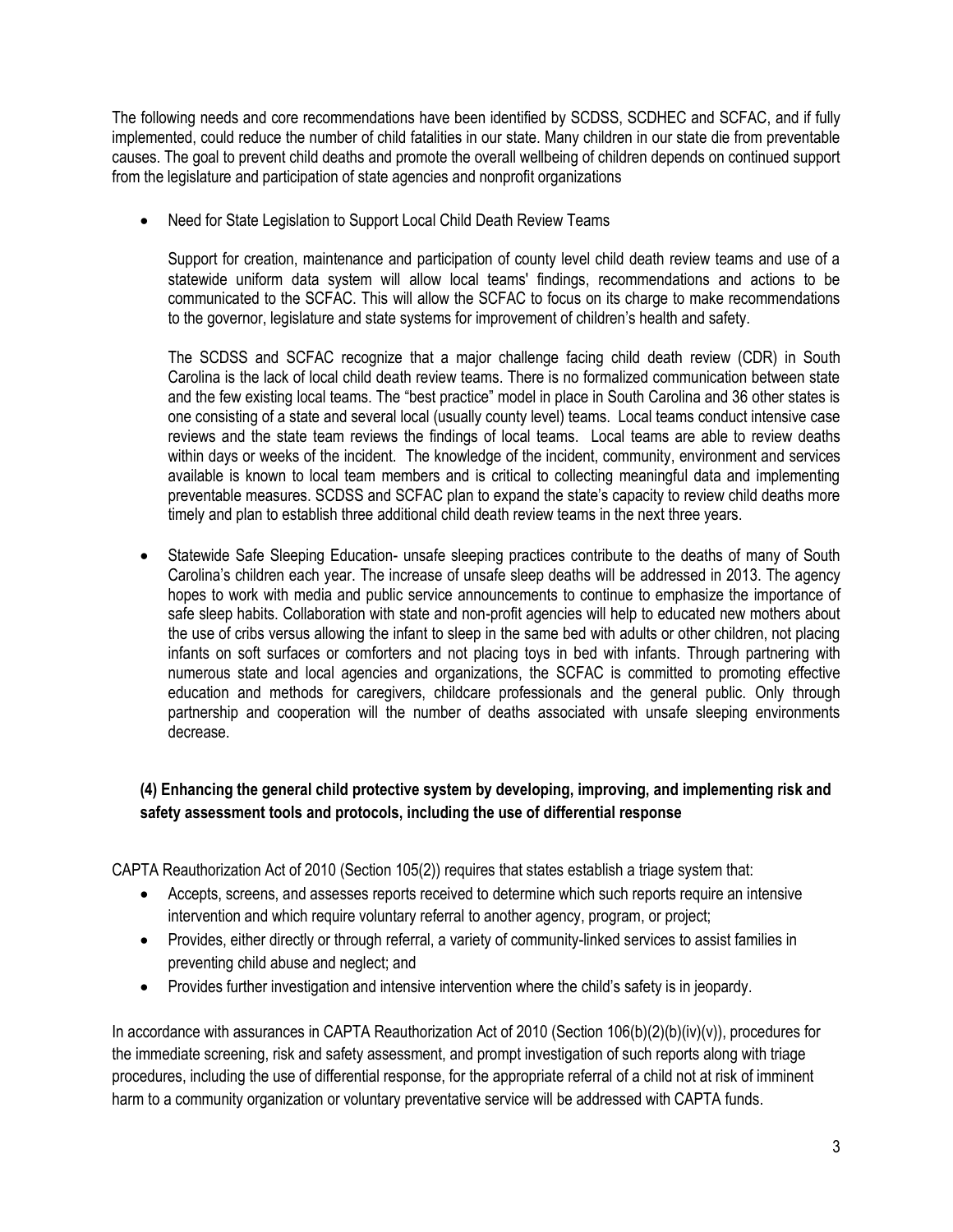The purpose would be for state and local systems to implement an alternative response approach in preventing child abuse and neglect and to protecting children from harm. This approach should demonstrate collaborative partnerships between the State child protective services agency and other community social service agencies, schools, mental health, churches, etc. To fulfill SCDSS responsibility to protect and promote the safety, permanency, and well-being of South Carolina's children and families, SCDSS formed partnerships to establish a program known in South Carolina as Appropriate Response (AR). These partnerships work to enhance protective factors in families and communities, allowing SCDSS to provide the most appropriate, efficient, and effective response possible to the families brought to the attention of SCDSS. The initial goal for SCDSS was to fully implement (AR) statewide and to ensure all reports are assessed and routed to the best possible agency for a family assessment for safety and risk factors for children who are reported as possible CAN victims. The families who are assigned for a full investigation of the alleged abuse or neglect are referred to the appropriate SCDSS staff, and the investigation is initiated timely according to the level of safety. CPS reports that indicate low or moderate risk to the child are referred to a contract community-based agency for assessment and services. The agency's goal is to assist the family in meeting their needs and protecting the child from further abuse or neglect in the least intrusive manner and in a manner that will provide them with a support network for the future. SCDSS implemented a staggered rollout of Appropriate Response in January 2012 beginning in the upstate of S.C. and full implementation was completed as of May 23, 2012. Ongoing goals for CAPTA funded Appropriate Response will be:

- Through continued guidance and collaboration with NRC-CPS, SCDSS on-call and intake workers, supervisory and leadership staff will continue to receive training on the comprehensive safety questions and risk matrix to enhance consistent utilization of the tool across the state
- Address risk factors through contracted community-based organizations that provide Voluntary Case management (VCM) and/or Family Strengthening Services (FSS) which include the following array of services: counseling, parenting classes, mentoring, domestic violence intervention, family group decisionmaking services, educational support, developmental services, early interventions services, forensic interviewing, etc.
- Tracking of effectiveness of AR through regularly scheduled implementation phone calls with the counties across the state to discuss the Intake Assessment Data report. County Directors, Supervisors and state leaders examine the following data which includes number of intake decisions, Supervisor intakes, Supervisor overrides, worker decisions with no Supervisor decision, preventable services, individual rate of providers' first assessment, referrals to FSS or VCM that are 30 days or older with no provider assessment, provider closed or return, providers' return of high/moderate risk, and unable to locate clients. Counties receive coaching where needed based upon outcomes of the Intake Assessment Data Report.
- Expand use of AR concepts to in-home cases and open referral process to AR providers.

#### **(11) Developing and enhancing the capacity of community-based programs to Integrate shared leadership strategies between parent and professionals to prevent and treat child abuse and neglect at the neighborhood level**

As part of the purpose and authority under CAPTA Reauthorization Act of 2010 (Section 201[a]), funds can support community-based efforts to develop, operate, expand, enhance, and coordinate initiatives, programs, and activities to prevent child abuse and neglect and to support the coordination of resources and activities, to better strengthen and support families to reduce the likelihood of child abuse and neglect. CAPTA funds are utilized in collaboration with the state's prevention organization to enhance the capacity of community-based programs, with an emphasis on involving parents and professionals, to prevent child abuse and neglect at the local level.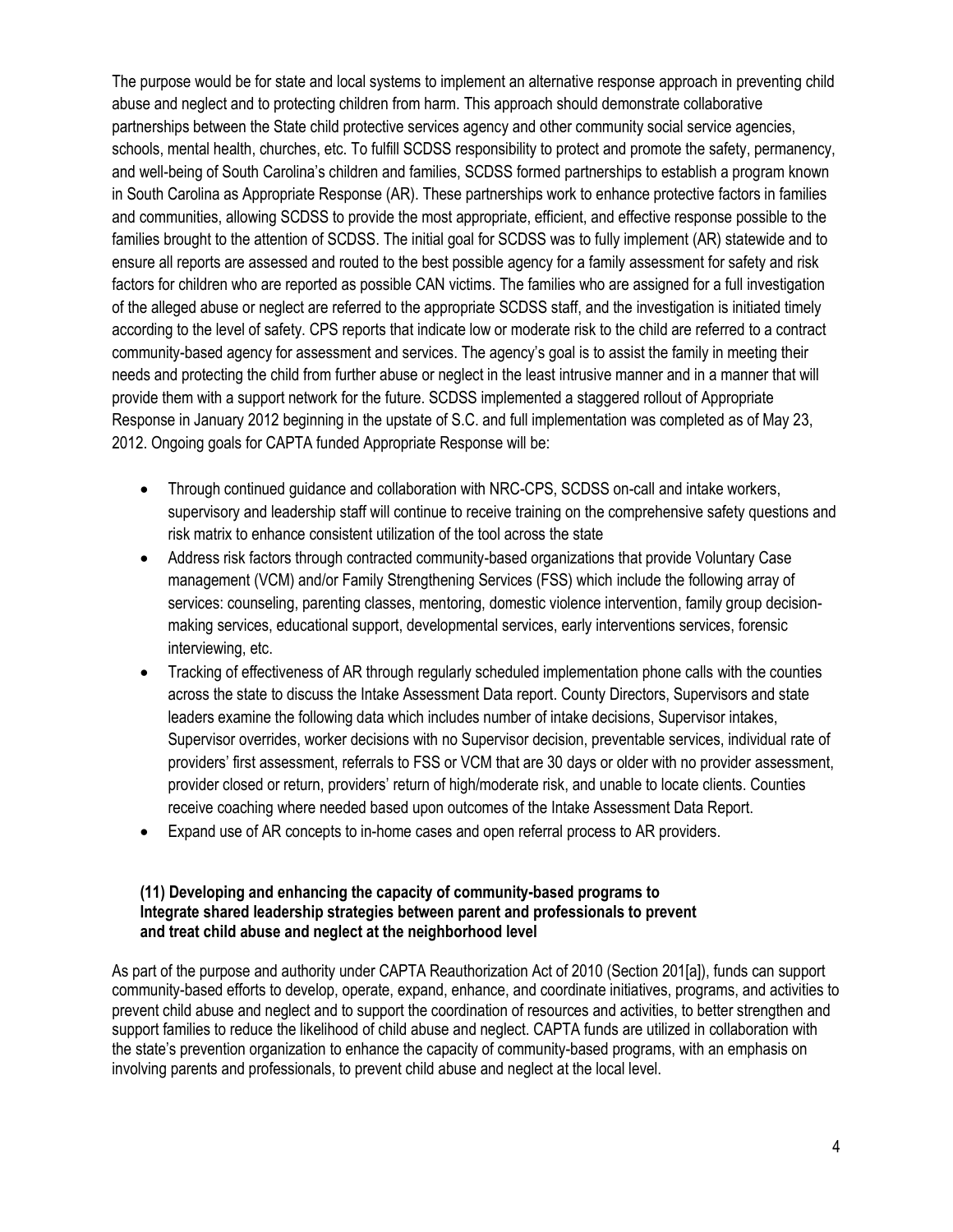For FFY 2011, CAPTA funds were used for spreading the message of Child Abuse Prevention Month through the Children's Trust of South Carolina. Children's Trust hosted training in all counties except Chesterfield, Clarendon, Dillon, Marion, and Marlboro; an annual total of 65 trainings, 1261 non discrete participants. These trainings focused on prevention content and strategies for professionals who support and strengthen families and were based on two curricula for content:

- *Strengthening Families with Protective Factors,* a research-based, cost-effective strategy to increase family stability, enhance child development, and reduce child abuse and neglect. It builds five protective factors are proven to reduce child maltreatment; parental resilience, social connections, knowledge of parenting and child development, concrete support in times of need, and the healthy social and emotional development of children; and
- *Preventing Child Abuse and Neglect through Parent-Provider Partnerships (PCAN), a training series that* goes beyond typical mandated reporter training to offer concepts, information and practice focused on helping those involved in child care to recognize the importance of their relationships with very young children and their parents in reducing some of the risk factors associated with abuse and neglect. PCAN consists of ten units focused on three overarching areas, 1) Building effective relationships with parents and their very young children; 2) Understanding the impact of abuse and neglect on infants and toddlers; and 3) Helping directors build workplaces that support staff in reducing the risk for child maltreatment.
- Children's Trust also began training Parent Café Hosts (facilitators), with a total of 16 trained in this period. Parent Cafes are a series of structured small group conversations that bring parents together to discuss issues important to them. The goal is to directly engage parents in building the protective factors needed to prevent maltreatment and promote healthy outcomes for their children.
- Children's Trust also hosted its biennial Prevention Conference in September 2011 with a total of 32 sessions, 232 participants.

CAPTA funds will be used in an ongoing contract with Children's Trust of SC to provide prevention of child abuse and neglect services in South Carolina. The CAPTA funds will supplement the CBCAP funds that the Children's Trust administers. For 2011-2012, the contract provides for prevention training to DSS child protection staff.

Community training related to the reduction of child abuse and neglect with special emphasis placed on research related to the protective factors that help reduce incidents. Children's Trust of South Carolina (CTSC) will consult with SCDSS training unit to assure focus is relevant, useful, and high quality. All training will include an evaluation and will be shared within DSS on the automated training system.

- Community Prevention Resource guides will be developed, printed and distributed to DSS county offices throughout the year as well as online updates.
- Child Abuse Prevention (CAP) month activities will occur specifically in April 2012 but will be coordinated throughout the year as described in APSR.
- Each year, SCDSS and Children's Trust conduct the "Pinwheels for Prevention" promotion in Child Abuse Prevention Month (April), which features multiple media events across the state to promote awareness of child abuse. During April, the state's media networks are asked to feature public service announcements on the awareness of child abuse and neglect. A statewide media campaign (radio, print, television and online) is used to increase awareness of proven protective factors that keep children safe from abuse and neglect. Additionally, Children's Trust planned to build on an inaugural pinwheel city model in Greenville County and expand to a second metro area. Children's Trust will assist grass-roots community organizers in finding and promoting multiple pinwheel gardens, promote local organizations working within the protective factor framework, host a media event around the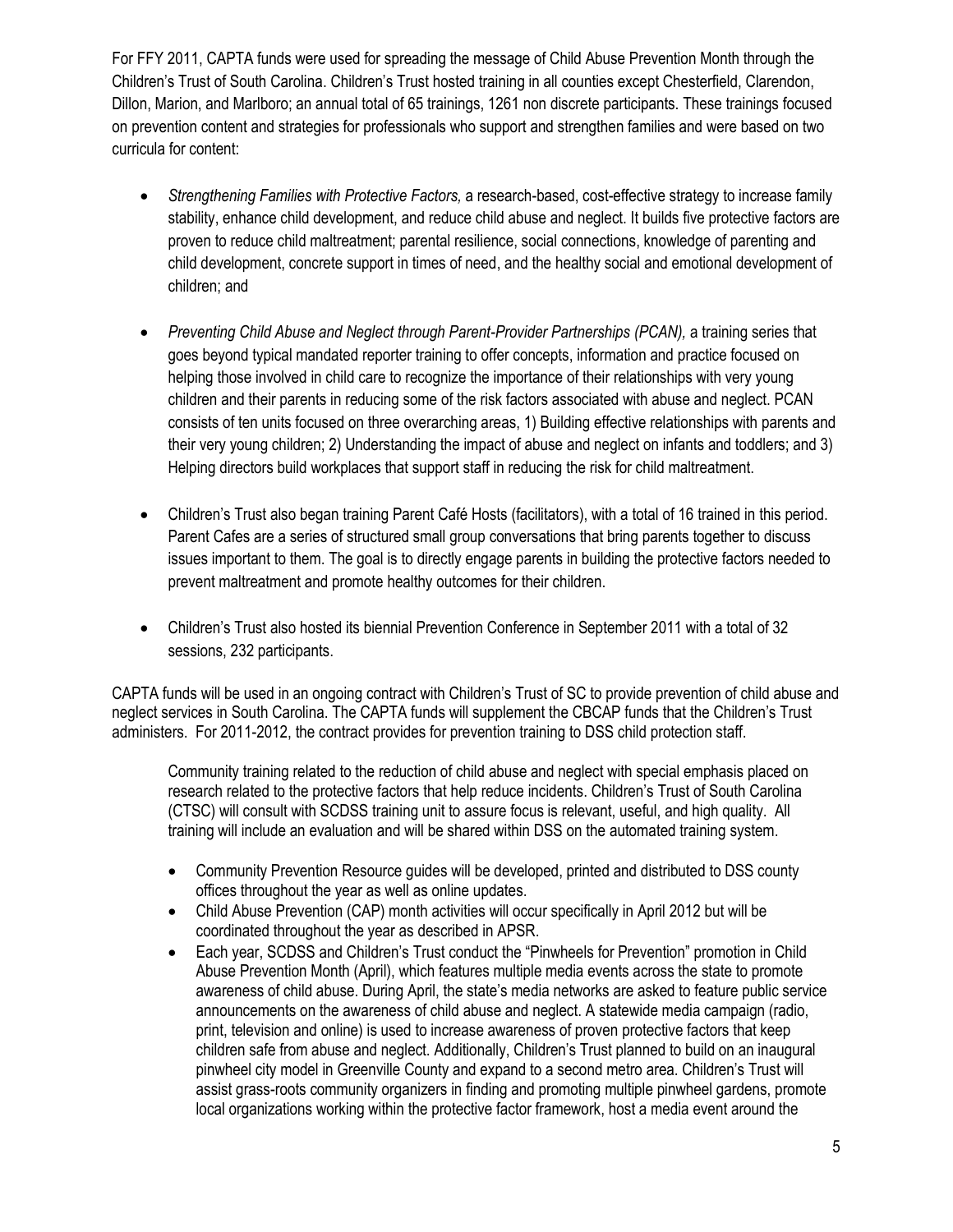planting of pinwheels, and seek local government support through proclamations. Children's Trust will also offer messaging tools, tips and technical assistance for communities and non-profits to help them talk about Child Abuse Prevent Month and prevention throughout the year.

For FFY 2012, CAPTA funds are being used for education and training, spreading the message of Child Abuse Prevention Month through the Children's Trust of South Carolina, in the first half of FFY 2012, Children's Trust continued to work within the above curricula and added an online presence, *elearning.scchildren.org,* an open-source site for computer-based training.

During this period Children's Trust reached personnel in all counties except Cherokee, Chester, and Fairfield via 16 trainings and 210 non-discrete participants. An additional 32 additional Parent Café Hosts were trained, with four café hosts having conducted at least one series of parent cafes in Greenville, Aiken, Pickens, and Darlington counties. The first computer-based training module went live in March 2012, *Keeping Families Safe From Fire: Fire Safety for Parents,* and *six* people have participated in the course to date. Promotion to the professional community will roll out summer 2012.

SCDSS will continue to utilize CAPTA funds to support Children's Trust of S.C. activities such as education and training and awareness. Also, activities for child abuse prevention and neglect during Child Abuse Prevention Month and activities throughout the year which includes the expansion of more pinwheels to urban areas with a larger populace, website outreach, and prevention guides.

### **(14) Developing and implementing procedures for collaboration among child protective services, domestic violence services, and other agencies**

# **Support of CAPTA Citizen Review Panels:**

The goal for CRP is to work collaboratively with DSS to effect change wherever is possible and to lay the ground work for future improvements to the Child Protective Service system at the state and local levels. This is achieved by submitting recommendations from each area panel chairperson and the collaboration with other community partners who share in community's responsibility to protect some of our most vulnerable citizens-the children of South Carolina.

South Carolina has three Citizen Review Panels (CRP) representing the Lowcountry, Midlands, and Upstate regions of the state. The 2012 CRP Annual Report and the state's response are Attachments A and B.

The Center for Child and family Studies Department in the College of Social work at the University of South Carolina assist the South Carolina Department of Social Services (DSS) with facilitation of the three South Carolina Citizen Review Panel (CRP) .Those services are funded by The Child Abuse Prevention and Treatment Act (CAPTA). While the establishment of CRP is required under CAPTA, the state recognizes that the panels provide a unique opportunity for collaboration and community support, voices full support for the panels, and values their input. The facilitator works directly with all three Panels to coordinate and provide training and logistical support to each individual Panel for their monthly meetings, recruitment and public awareness efforts, research and statistical analysis, and report writing. Assistance and collaboration with the children's Bureau, Administration for Children and Families (ACF) and National Resource Centers are obtained, as needed, to promote best practices for the Panel.

During the past year, the SCCRP and SCDSS have worked to strengthen their collaborative work. An updated Memorandum of Understanding was signed by the DSS State Director, Child Welfare Director, SCCRP chairs and representatives from the University of South Carolina, College of Social Work, Center for Child and Family Studies. The document laid the foundation for guiding the work of all the parties involved. As part of the agreement, the group holds regular meetings to facilitate their work. The three SCCRP panel chairpersons, the State Deputy Director, the Child Welfare Director and the USC panel facilitator meet monthly for information-sharing and to discuss current SCCRP projects. SCCRP and SCDSS will utilize the information and data from the discussions in these monthly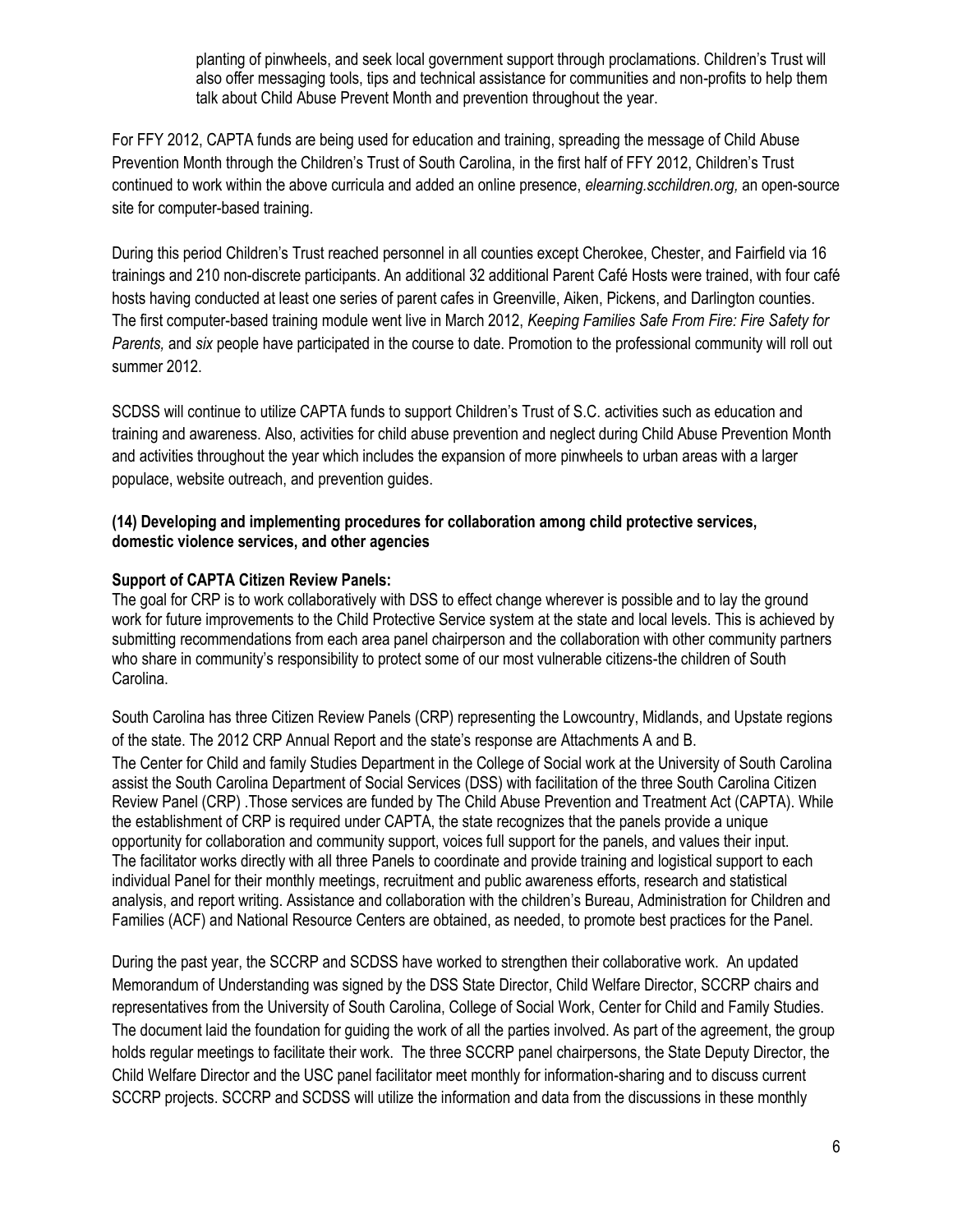meetings to modify, enhance or create at least five substantive procedures that impact the child protective service system.

# **ELIGIBILITY REQUIREMENTS**

As required by the CAPTA Reauthorization Act of 2010 (section 106(b) (2) (D)), the plan must also include a description of:

- **The services to be provided under the grant to individuals, families, or communities, either directly or through referrals aimed at preventing the occurrence of child abuse and neglect.**
	- $\circ$  Court Appointed Special Advocates (CASA) which provide training for volunteers to advocate for the youth in court cases to prevent reoccurrence of abuse/neglect.
	- o Citizens Review Panels (CRP) which review agencies policies and procedures and make recommendations for improvements.
	- $\circ$  The Children's Trust organization works in collaboration with SCDSS to encourage child safety and well-being through multiple media venues, training, public speaking, drafting of legislation to improve child safety and well-being.
	- $\circ$  The Children's Law Center facilitates training for mandated reporting and recognizing abuse and neglect to families and community agencies.
	- $\circ$  Media events across the state to promote awareness of child abuse. During the month of April, the state's media networks are asked to feature public service announcements on the awareness of child abuse and neglect which include radio, print, television and online to increase awareness of protective factors that keep children safe from abuse and neglect.
	- o The Batterer Intervention Program (BIP) program provides therapeutic treatment services to persons convicted of criminal domestic violence throughout the state. This program is designed to provide support for crisis intervention and prevention services to victims of family violence, their children and abusers through a network of community-based nonprofit and private service providers.
	- o The South Carolina Coalition Against Domestic Violence and Sexual Abuse (SCCADVASA) offer four one day trainings on domestic violence
	- o SCDSS and community providers offer one-day statewide training conference on domestic violence, including dating and sexual assault.
	- o University of South Carolina related training "The War Behind Closed Doors"
	- o Understanding The Effects of Domestic Violence- Training for Child Day Care Staff to recognize and respond appropriately to children who may be experiencing domestic violence in the home
	- $\circ$  Distribution of information( such as brochures on shelter services, legal options, etc.) on an as needed basis to the agency
	- $\circ$  The Liaison Project provides annual communication with county director and supervisors, assist in developing safety plans and will participate on case staffing teams as requested
- **The training to be provided under the grant to support direct line and supervisory personnel in report taking, screening, assessment, decision making and referral for investigating suspected instances of child abuse and neglect.**
	- $\circ$  Conferences to include speakers from a state and national level
	- $\circ$  The 4 Key Concepts training on how to identify safety threats.
	- o The Intake Screening Tool
	- o Child Protective Service Mandated Reporting in basic training
	- o Physical Abuse Investigation Training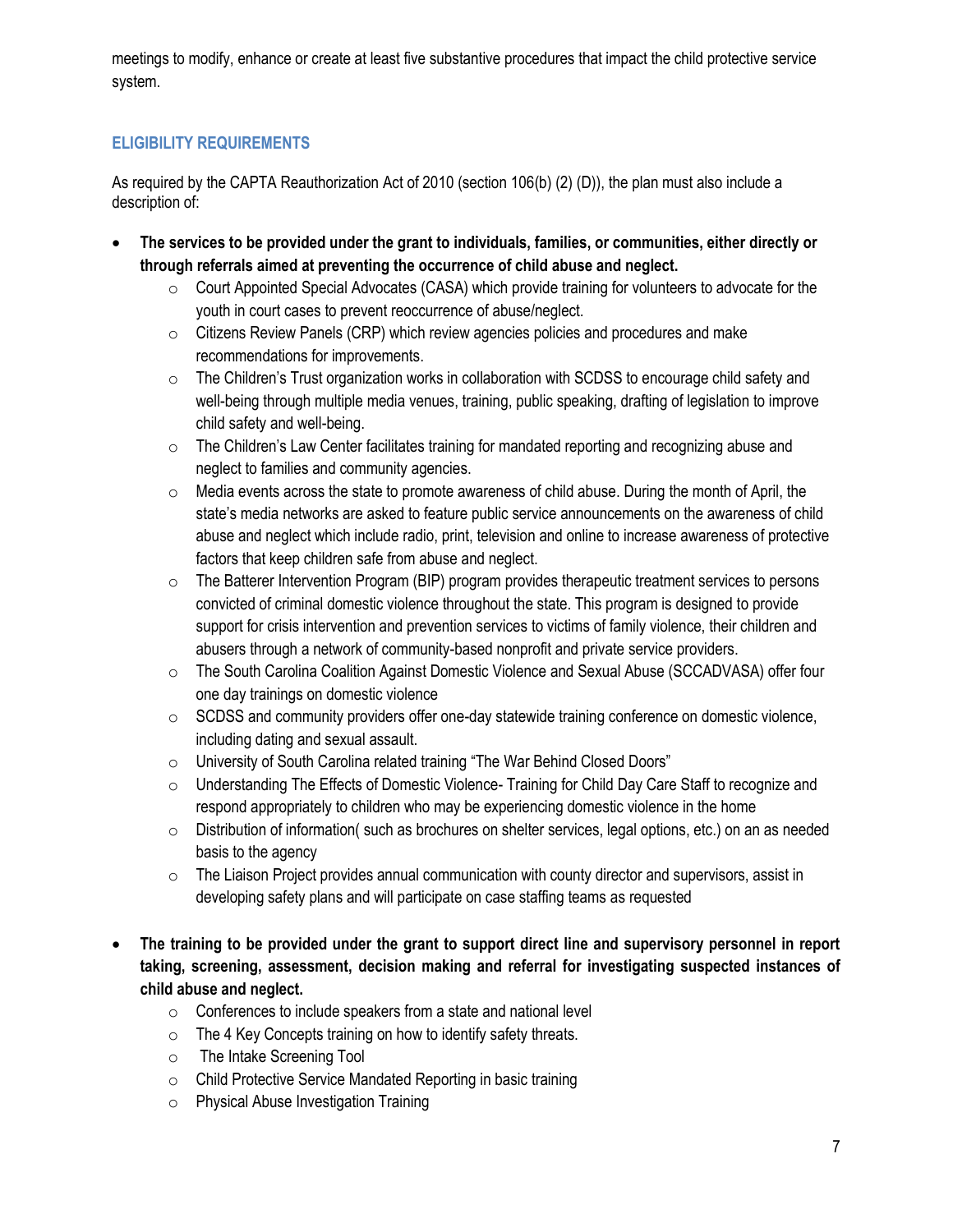- **The training to be provided under the grant for individuals who are required to report suspected cases of child abuse and neglect**
	- $\circ$  Children's Law Center(CLC) training to professionals on statutorily required reporting
	- o Online Mandated Reporter Training
	- $\circ$  In service training to schools, medical facilities
	- o Regional Mandated Reporter Training
	- o Summer Institute for School Counselors

 **Policies and procedures encouraging the appropriate involvement of families in decision making pertaining to children who experienced child abuse or neglect;** 

Policies and procedures that encourage family involvement include:

o **Section 825.03** – Involving Families in Decision Making

This section encompasses the important of involving family in the decision making process. It ensures that services provided the time frame and frequency for services are in accordance with any team decision making recommendations and agreements are made with the family as part of the overall treatment plan.

o **Section 810.01.02** – Development of the Initial Case Plan

This section defines the development of the initial case plan and the collaboration with other entities and family involvement. Joint decision making should occur when developing a treatment plan. The plan is developed with the parents and child unless contra-indicated by individual circumstances to forego reasonable efforts. The direct supervisor, if possible the Guardian Ad Litem and other members at the parent's requests are involved in the family meeting. As a part of **joint decision making**, staff determines: if based on family conditions, or identified supports whether an in-home reunification plan can be put in place to control the safety threats identified and the recommendation be made to the court that the **child be returned home** at the removal hearing; and additional conditions/issues that must be addressed in order for DSS to close the case"

o **Section 810** – Family Engagement and Family Meetings/Conferencing

This section defines what is included in a family meeting. Family meetings provide opportunities for the parents and the child (ran) to be engaged in case planning process and for identifying and including individuals who will support/assist the parents in changing the behaviors that resulted in the child being placed in to foster care. The child participates according to the child's age and development unless the child's participation is contra-indicated by case circumstances (i.e. recommendation of a therapist, a court order). If the child chooses not to participate, the child's views are presented by an individual (i.e. the Guardian ad Litem for a child in foster care, an individual as requested by the child. The child's views may also be presented by a letter written by the child.

 **Policies and procedures that promote and enhance appropriate collaboration among child protective service agencies, domestic violence service agencies, substance abuse treatment agencies, and other agencies in investigations, interventions, and the delivery of services and treatment provided to children and families affected by child abuse or neglect, including children exposed to domestic violence, where appropriate; and policies including collaboration.**

Polices including collaboration: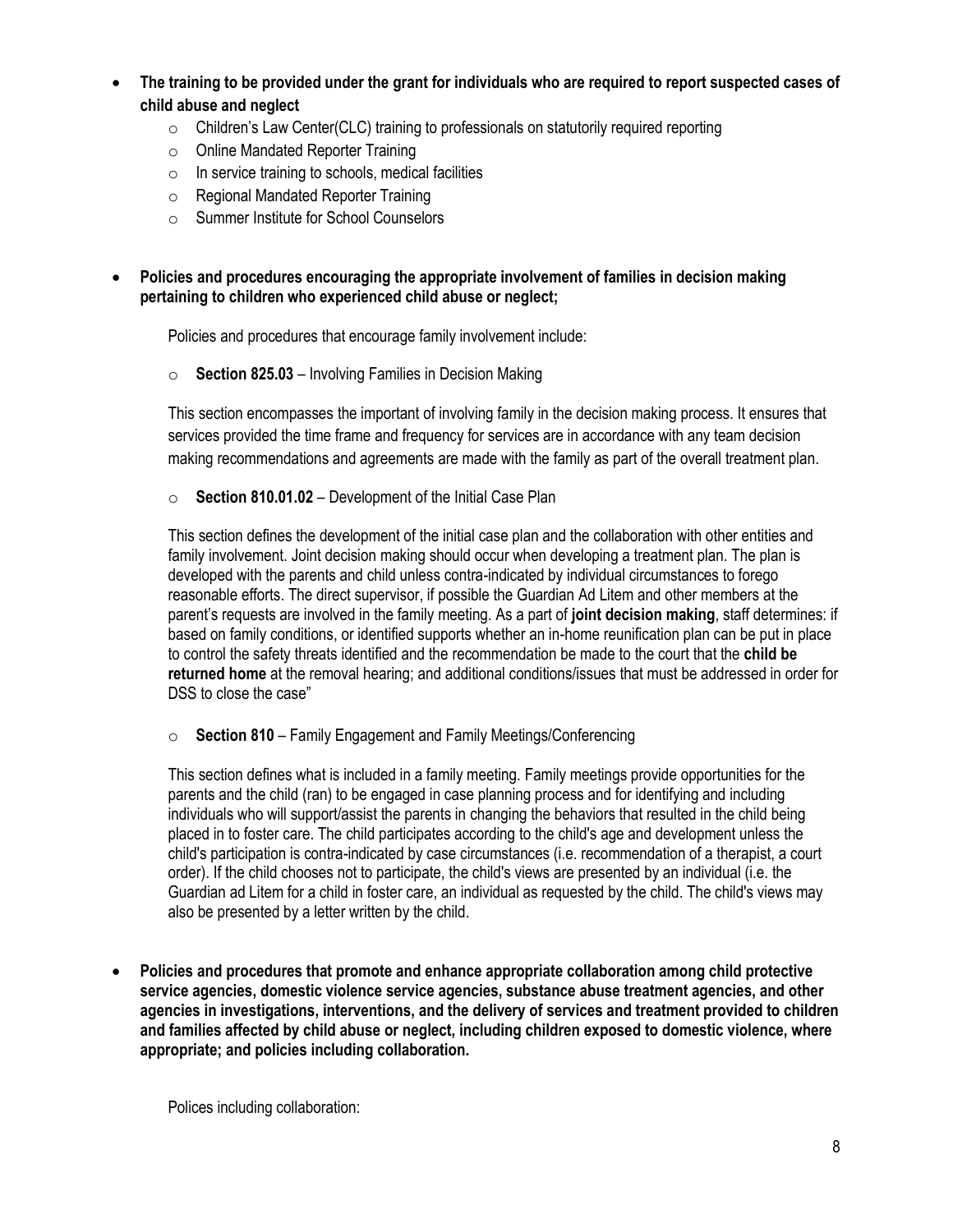o **Section 810** – Basic Requirements during foster placement

This section states the agency goal is to work with families and communities to protect children from abuse and neglect and to promote their safety so that they may grow into adulthood as healthy and positive individuals."

o **Section 810.01.02** - Collaboration with other agencies to develop Initial Case Plan

This section defines the development of the initial case plan and the collaboration with other entities and family involvement. Joint decision making should occur when developing a treatment plan. The plan is developed with the parents and child unless contra-indicated by individual circumstances to forego reasonable efforts. The direct supervisor, if possible the Guardian Ad Litem and other members at the members at the parent's requests are involved in the family meeting. As a part of joint decision making, staff determines: if based on family conditions, or identified supports whether an in-home reunification plan can be put in place to control the safety threats identified and the recommendation be made to the court that the child be returned home at the removal hearing; and additional conditions/issues that must be addressed in order for DSS to close the case"

o **Section 710** – Intake Process

This section includes Appropriate Response and the use of collaboration with Appropriate Response. It states "To more comprehensively serve families, to prevent child abuse and/or neglect, and to encourage family participation in services, DSS will utilize an Appropriate Response System. Appropriate Response (AR) is a method of service delivery which allows families referred to the agency for possible child abuse and/or neglect to be assessed for supportive services without threat of a child protective services investigation. Policy stresses that collaborative efforts with community-based prevention services have been shown to increase the families' engagement with services. This method also involves the community's assistance in meeting families' service needs resulting in long-term improvement in the safety, stability and well-being of children.

o **Section 721** – OHAN ( Out of Home Abuse and Neglect)

This section includes using collaboration and working with other entities such as law enforcement, group homes and institutional managers/owners to ensure the protection of not only the victim child, but to ensure that steps are taken to alleviate any concerns for other children in the facility/institution during the investigation.

o **Section 719.02** – Safety Planning

This section on safety planning states that the parent, guardian, or custodian of the child should be a part of the safety planning process.

o **Section 750** – S.C. Code Section 63-7-10(A)(9)

"The Department of Social Services shall collaborate with the community to identify, support, and treat families in a nonthreatening manner, in both investigative and family assessment situations."

o **Section 710.01.15 -** Criteria for Acceptance of Referrals on Drug Addicted/ Drug Exposed Children and Viable Fetus

This section addresses when a report involves drug or alcohol exposed infants the intake typologies that should be used when the report alleges the facts described. This list does not preclude intake for these and other typologies when the facts related by the reporter support them.